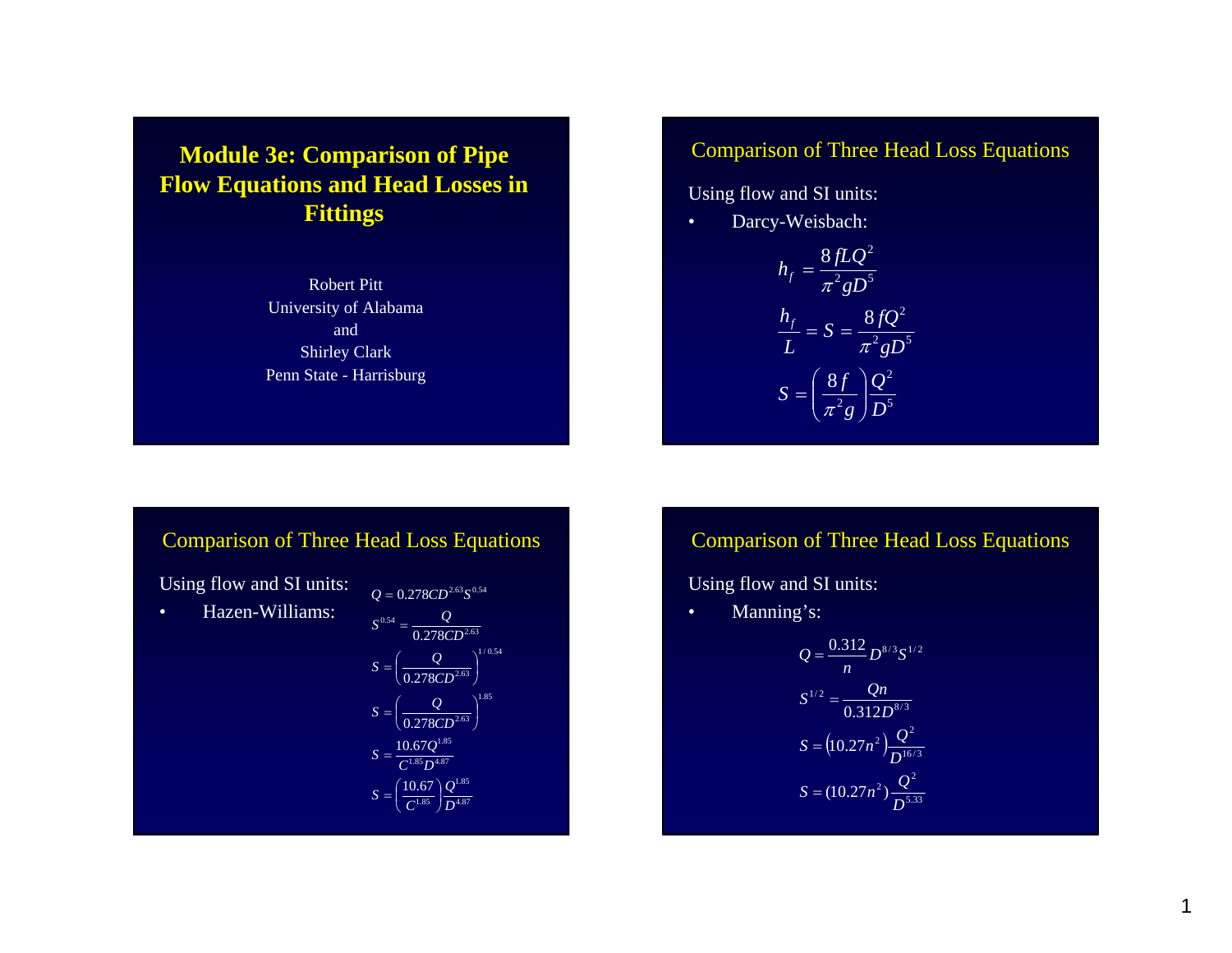#### Comparison of Three Head Loss Equations

• Note that all of the equations are in approximately the same form:

$$
S = K \frac{Q^2}{D^5}
$$

•Setting all the slopes equal to each other:

$$
S = \left(\frac{8f}{\pi^2 g}\right) \frac{Q^2}{D^5} = 10.27 n^2 \frac{Q^2}{D^{5.33}} = \left(\frac{10.67}{C^{1.85}}\right) \frac{Q^{1.85}}{D^{4.87}}
$$

#### Comparison of Three Head Loss Equations

• Dividing through by  $Q^2/D^5$  and substituting:

$$
0.0827 f = 10.27 n^2 \left(\frac{1}{D^{0.33}}\right) = \left(\frac{10.67}{C^{1.85}}\right) \frac{Q^{-0.15}}{D^{-0.13}}
$$

$$
0.0827 f = \frac{10.3 n^2}{D^{1/3}} = \frac{10.7 D^{0.13}}{C^{1.85} Q^{0.15}}
$$

# Most commonly used water supply pipes

- Iron Pipe
- Steel Pipe
- PVC Pipe
- Concrete Pipe
- *Asbestos-cement Pipe*
- *Clay Pipe*
- *Lead Pipe*

# Iron Pipe

- Most widely used material
- Safe to assume 100 year service life
- Subject to corrosion and tuberculation
- Pipes are often coated to protect against corrosion
	- Tar coating used inside and out
	- Cement lined (BWWB)
	- Bituminous enamel inside and out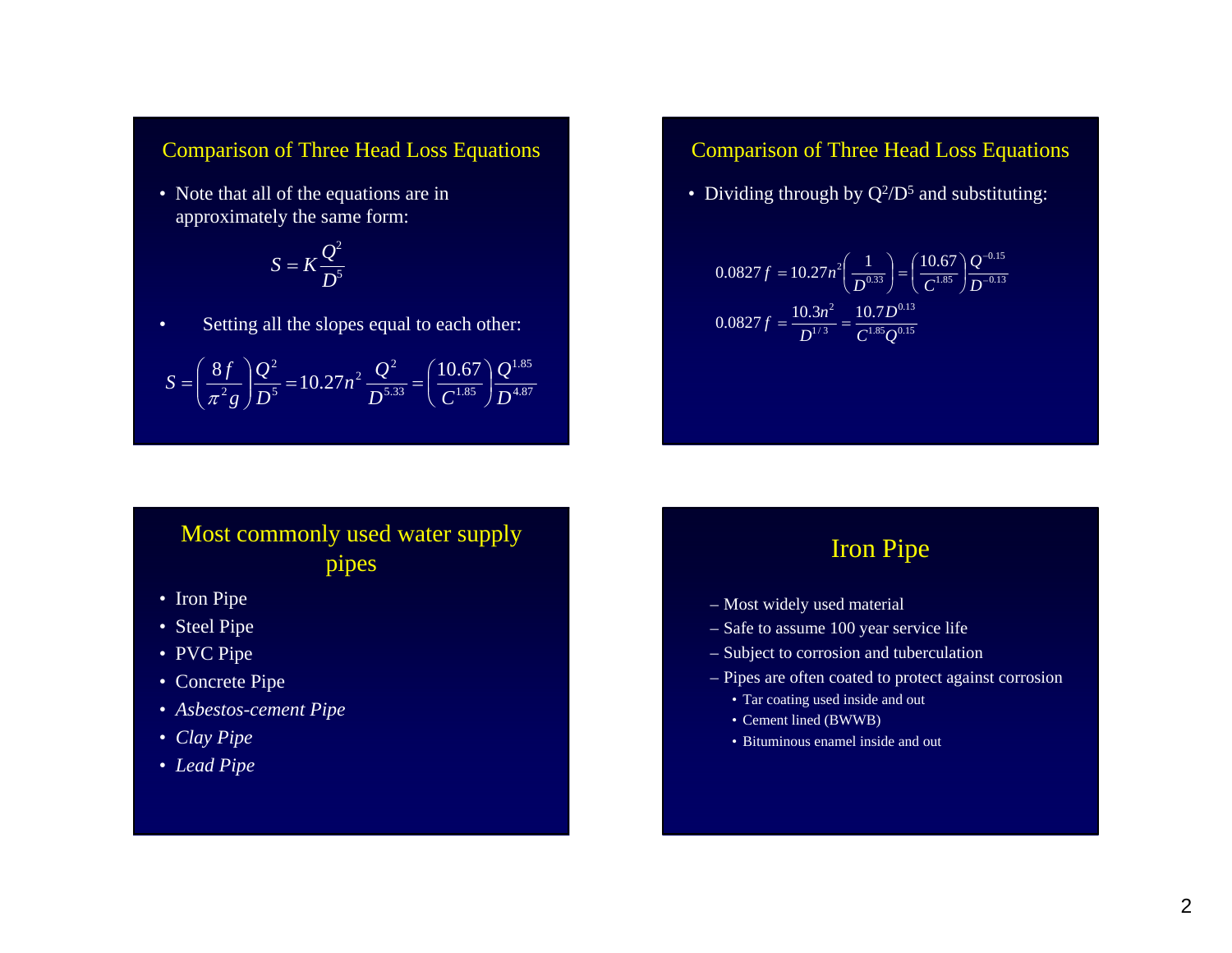## Steel Pipe

- Frequently used for pipe lines, trunk mains where pressures are high
- Seldom used for distribution system because harder to make good connections
- Cheaper than iron
- Can't withstand external loads as well as iron
- Average life 25 50 years
- Even more important to protect from corrosion (plastic coatings, cement, tar)

## PVC Pipe

- Widely used in domestic plumbing and water distribution systems
- Easier to handle
- Cheaper than iron or steel
- May have short life (25 years)

# Concrete Pipe

- Reinforced if >24" diameter
- Not subject to tuberculation
- Life about 75 years

## Asbestos-cement Pipe

- Not installed much any more due to asbestos exposure during installation
- Portland cement with asbestos reinforcing fibers
- Immune to soil corrosion
- Much in use world wide
- Potential asbestos fiber problems in drinking water?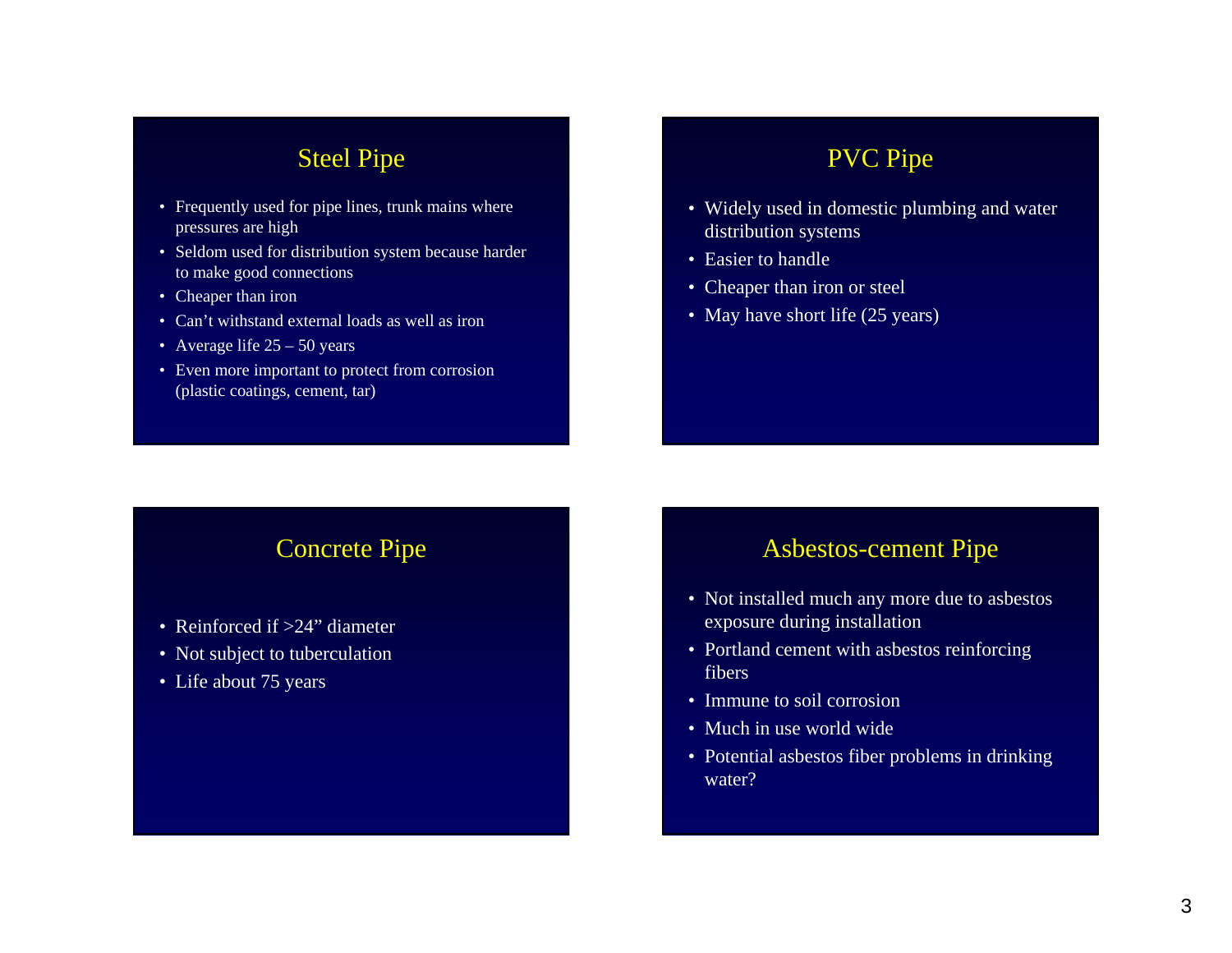# Vitrified Clay

- Seldom used in U.S. today
- Kiln fired
- Sodium chloride added to form hard waterproof glaze
- Not subject to chemical or bacterial corrosion
- Sizes 4 42 inches

#### Pipe Sizes in Metric and U.S. Customary Units

| Metric Sizes, mm | Existing U.S. Pipe Sizes (in.) | Actual Sizes (mm) |  |  |  |
|------------------|--------------------------------|-------------------|--|--|--|
| 100              | $\overline{4}$                 | 101.6             |  |  |  |
| 125              | 5                              | 127.0             |  |  |  |
| 150              | 6                              | 152.4             |  |  |  |
| 200              | 8                              | 203.2             |  |  |  |
| 250              | 10                             | 254.0             |  |  |  |
| 300              | 12                             | 304.8             |  |  |  |
| 350              | 14                             | 355.6             |  |  |  |
| 375              | 15                             | 381.0             |  |  |  |
| 400              | 16                             | 406.4             |  |  |  |
| 450              | 18                             | 457.2             |  |  |  |

#### Pipe Sizes in Metric and U.S. Customary Units

| Metric Sizes, mm | Existing U.S. Pipe Sizes (in.) | Actual Sizes (mm) |
|------------------|--------------------------------|-------------------|
| 500              | 20                             | 508.0             |
| 525              | 21                             | 533.4             |
| 600              | 24                             | 609.6             |
| 675              | 27                             | 685.8             |
| 750              | 30                             | 762.0             |
| 900              | 36                             | 914.4             |
| 1050             | 42                             | 1066              |

From: Metcalf and Eddy, Inc. and George Tchobanoglous. *Wastewater Engineering: Collection and Pumping of Wastewater*. McGraw-Hill, Inc. 1981.

### Head Loss in Fittings

• Losses in fittings vary with the velocity head. The general form of the head loss equation is:

$$
h_m = K \frac{V^2}{2g}
$$

Where  $h_m = h_L$  = head loss through fitting ('m' for minor loss) K (or  $C$ ) = loss coefficient  $V =$  velocity through fitting  $g =$  gravitational constant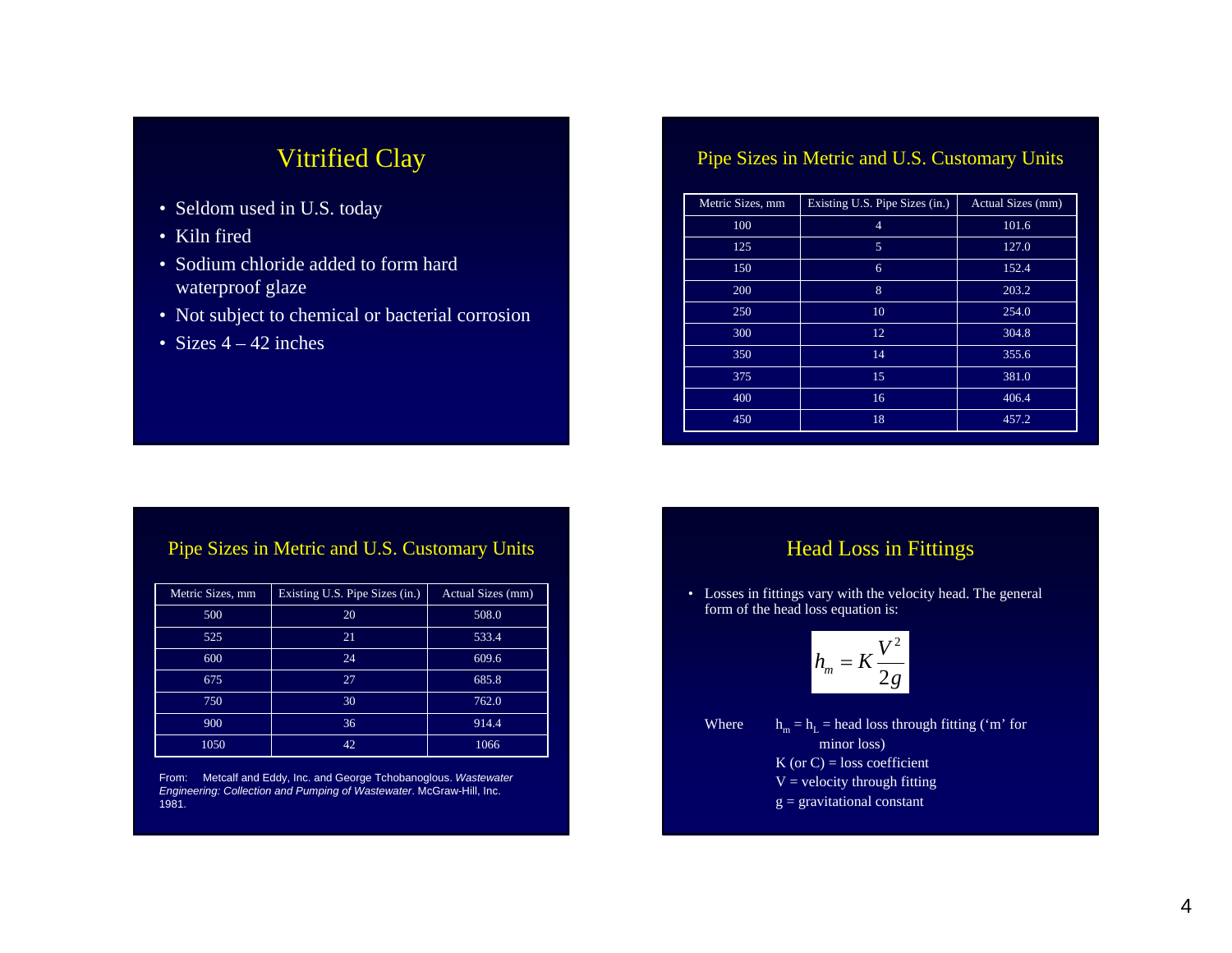| Cause of minor loss                              | K value or loss expression                                        |                |                     |              |                 |            |                                                                                                                                                                                                                                                             | Reference |     |
|--------------------------------------------------|-------------------------------------------------------------------|----------------|---------------------|--------------|-----------------|------------|-------------------------------------------------------------------------------------------------------------------------------------------------------------------------------------------------------------------------------------------------------------|-----------|-----|
| Gate valve                                       |                                                                   |                |                     |              |                 |            |                                                                                                                                                                                                                                                             |           |     |
| Fig. C-1                                         | D.                                                                |                |                     | d/D          |                 |            |                                                                                                                                                                                                                                                             | ÷.        |     |
|                                                  | mm                                                                | in             |                     | tú.          | XL              | 15         |                                                                                                                                                                                                                                                             |           |     |
|                                                  | 50                                                                | 2              | 140                 | 20           | 6.5             | 3.0        | 0.68                                                                                                                                                                                                                                                        | 0.16      |     |
|                                                  | 100                                                               | 4              | 91                  | 16           | 5.6             | 2.6        | 0.55                                                                                                                                                                                                                                                        | 0.14      |     |
|                                                  | 150                                                               | 6              | 74                  | 14           | 5.3             | 2.4        | 0.49                                                                                                                                                                                                                                                        | 0.12      |     |
|                                                  | 200<br>300                                                        | $\bf{8}$<br>12 | 66<br>56            | 13<br>12     | 5.2<br>5.1      | 2.3<br>2.2 | 0.47<br>0.47                                                                                                                                                                                                                                                | 0.10      |     |
|                                                  | 0.07<br>For larger sizes, values for 300-mm valve may<br>be used. |                |                     |              |                 |            |                                                                                                                                                                                                                                                             |           |     |
| <b>Butterfly</b> valve<br>Fig. C-2<br>,,,,,,,,,, |                                                                   | ç.             | 10 <sup>o</sup>     | $20^{\circ}$ | 30 <sup>°</sup> | 40°        | ser<br>60°                                                                                                                                                                                                                                                  | 70°       | 3.5 |
|                                                  |                                                                   |                |                     |              |                 |            | 0.24 0.52 1.54 3.91 10.8 32.6 118 751                                                                                                                                                                                                                       |           |     |
|                                                  |                                                                   |                | are representative. |              |                 |            | Values of K depend on size of valve and design of<br>disk. At wide-open position, K may vary from<br>0.3 to 1.3. Values of $K$ at part-open positions<br>vary widely. Consult manufacturer's catalog for<br>values for a specific valve. The K values given |           |     |